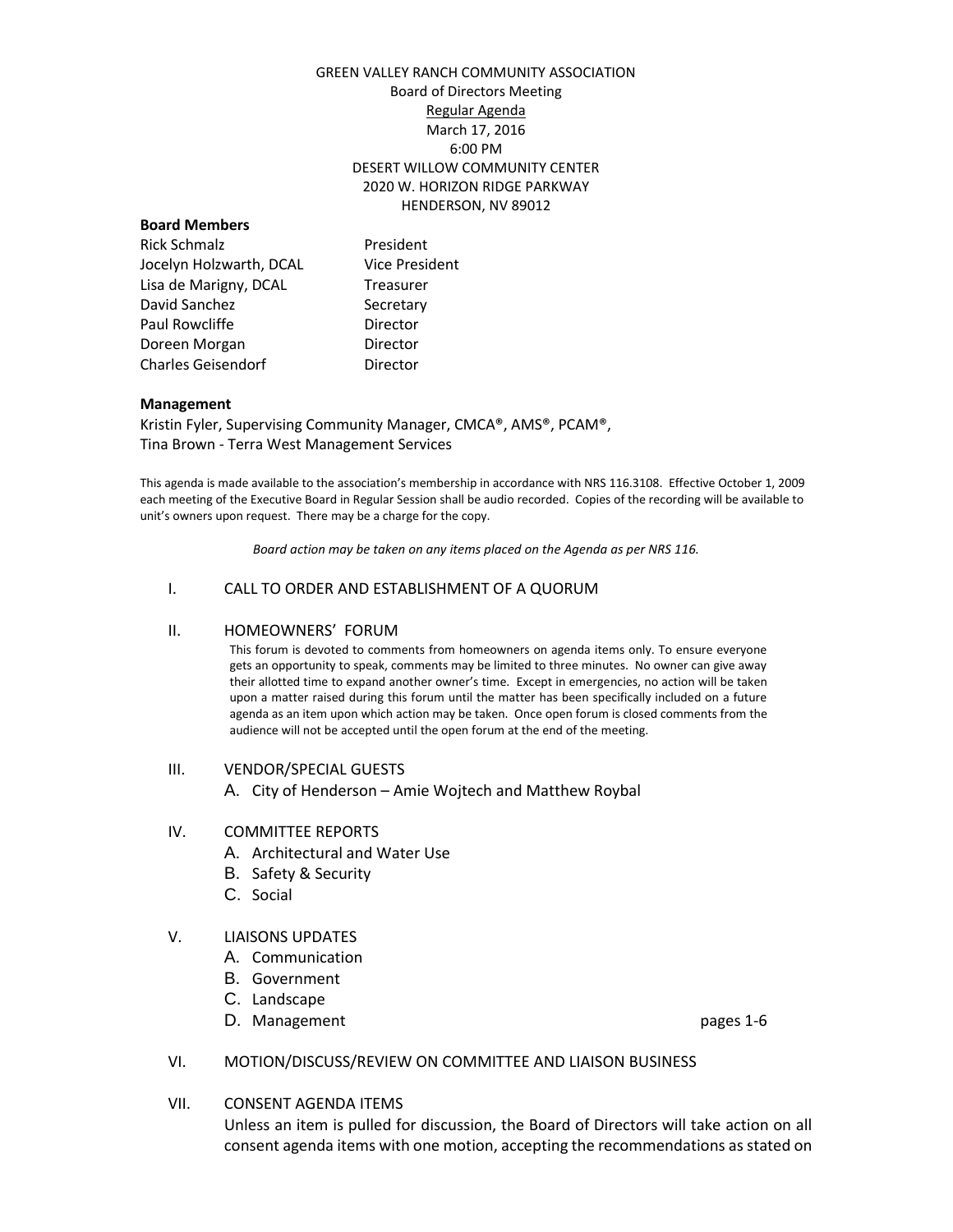the agenda item. To pull an item for discussion, please notify the Board President before action is taken on the consent agenda items.

|    | A. Approval of Minutes - February 18, 2016  | pages 7-11  |
|----|---------------------------------------------|-------------|
|    | B. 2015 Approved Landscape Proposals Report | pages 12-13 |
|    | C. 2016 Approved Landscape Proposals Report | page 14     |
|    | D. Acceptance of Financials - January 2016  | pages 15-22 |
|    | E. Review of Litigation Disclosure          | pages 23-29 |
|    | F. Next Meeting - April 21, 2016            |             |
|    |                                             |             |
|    | G. Annual Calendar - Draft                  | pages 30-31 |
|    | H. Priorities/Goals                         | page 32     |
| Ι. | Reserve Expense Report                      | pages 33-36 |
| J. | 2015 Reserve Projects moved to 2016         | page 37     |
|    | K. 2016 Pending Reserve Projects            | page 38     |

- VIII. Open Sealed Bids Motion/Discuss/Review to approve management to open sealed bids
- IX. FINANCIAL A. Treasurers Report

## X. UNFINISHED BUSINESS

- A. Tree Maintenance Contract Motion/Discuss/Review to approve/deny/motion a vendor for the tree maintenance contract upon renewal (Holzwarth)
	- Page 40 1. GTI 2. Jaramillo pages 62-86 3. Valley Crest pages 87-101 4. First Choice pages 102-121 B. Bella Vista Approval to remove 39 various trees – Motion/Discuss/Review to
	- approve/postpone/deny the request to remove 39 various trees at Bella Vista Pages 123-131
	- C. Investigate Association Multi-Purpose Building Motion/Discuss/Review to investigate Association multi-purpose building feasibility and cost

pages 132-135

- D. City of Henderson Trail Access to Bridge Motion/Discuss/Review to request the City of Henderson to consider trail system connection pages 1236-138
- E. Xeriscape Conversion throughout the community Motion/Discuss/Review to approve/postpone/deny the xeriscape conversion throughout the community
	- 1. List of suggested areas page 139
	- 2. Jaramillo proposal 022616018KC (area 1) Southside of Paseo Verde East of Valle Verde - \$7,418.00 estimate after SNWA rebate

## Pages 140-141

- 3. Jaramillo proposal 022616017KC (area 2) Northside of Palomino Village west of Walnut Village - \$4,464 estimate after SNWA rebate Pages 142-143
- 4. Jaramillo proposal 02616016KC (area 3a) Southside of Palomino across from Walnut Village - \$17,082 estimate after SNWA rebate Pages 144-145
- 5. Jaramillo proposal 03031604KC (area 3B) Southside of Palomino Village across from Walnut Village - \$12,254 estimate after SNWA rebate pages 146-147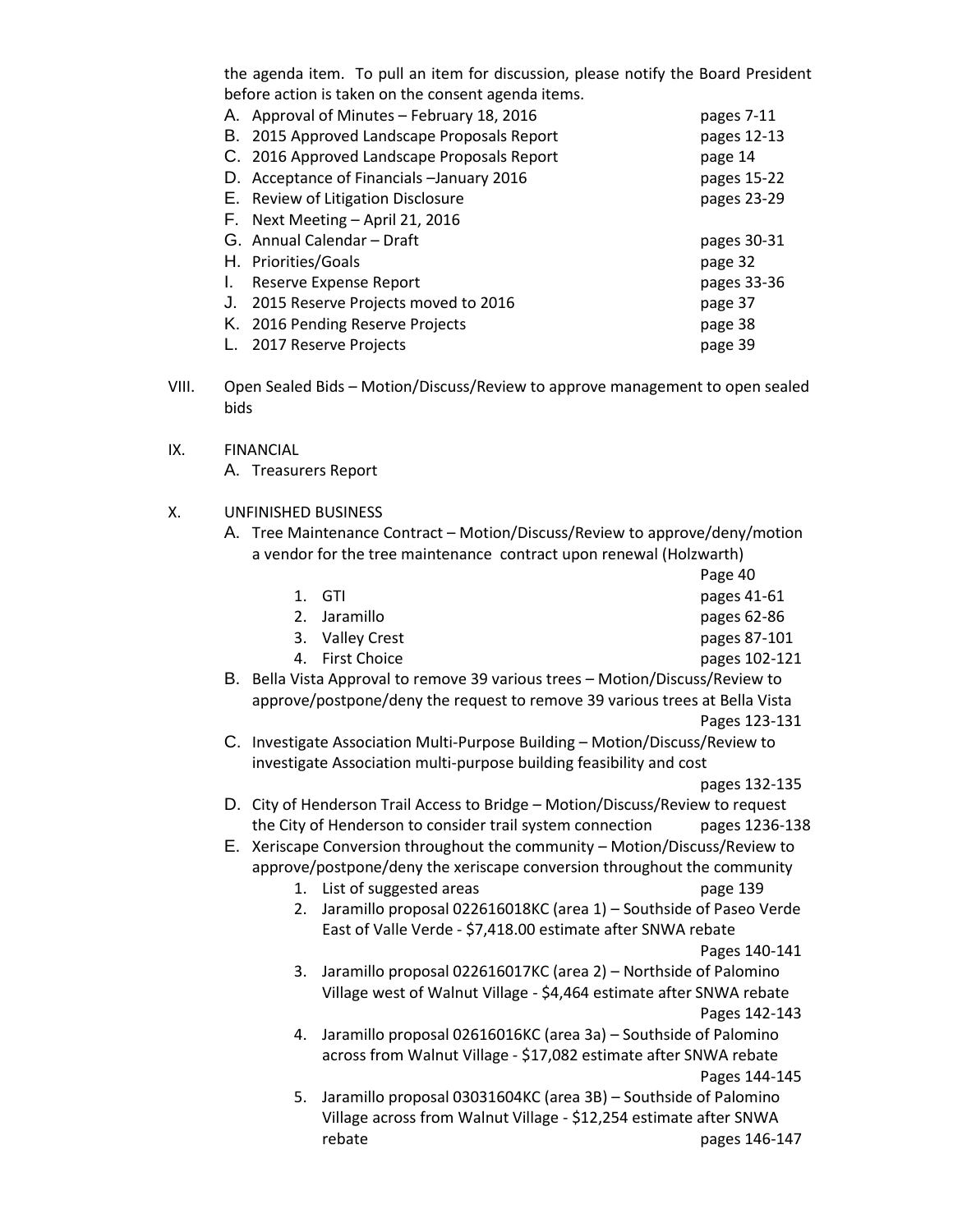- 6. Jaramillo proposal 022616015KC (area 4) Eastside of Mountain Ridge - \$6,028 estimate after SNWA rebate pages 148-149
- 7. Jaramillo proposal 022616014KC (area 5) Mountain Ridge small turf area - \$1,574 estimate after SNWA rebate pages 150-151
- 8. Jaramillo proposal 022616013KC (area 6) Sonic Terrace and Mountain Ridge north and south sides - \$14,084 estimate after SNWA rebate **pages** 152-153
- 9. Jaramillo proposal 022616012KC (area 7) trail head at Mountain Ridge - \$3,236 estimate after SNWA pages 154-155
- 10. Jaramillo proposal 022616011KC (area 8) Mountain Ridge and Friendship Park - \$4,012 estimate after SNWA rebate pages 156-157
- 11. Jaramillo proposal 0226010KC (area 9) Eastside of Cozy Hill north of Estates fire lane - \$1,432 estimate after SNWA rebate pages 158-159
- 12. Jaramillo proposal 02261609KC (area 10) East side of Carnegie south of the Church - \$3,690 estimate after SNWA rebate pages 160-161
- 13. Jaramillo proposal 02261608KC (area 11) Eastside of Carnegie at Premiere fire access gate - \$2,696 estimate after SNWA rebate Pages 162-163
- 14. Jaramillo proposal 02261607KC (area 12) Southside of Paseo Verde east of Carnegie - \$1,500 estimate after SNWA rebate pages 164-165
- 15. Jaramillo proposal 02261606KC (area 13) Woodduck and Wingbrook entry to Enclave- \$4,250 estimate after SNWA rebate pages 166-167
- 16. Jaramillo proposal 02261605KC (area 14) Southside of Benji \$6,320 estimate after SNWA rebate pages 168-169
- 17. Jaramillo proposal 02261604KC (area 15) Northside of Benji south side of Police Station - \$1,393 estimate after SNWA rebate

Pages 170-171

- 18. Jaramillo proposal 02261603KC (area 16) Dakota Station circular island - \$6,850 estimate after SNWA rebate pages 172-173
- 19. Jaramillo proposal 02261602KC (area 17) Medians on Paseo Verde east of Green Valley Pkwy - \$10,570 estimate after SNWA rebate Pages 174-175

## XI. NEW BUSINESS

- A. Intertex Proposal for wall damage Motion/Discuss/Review to approve/postpone/deny the proposal from Intertex in amount of \$2,020 for damage wall **be a good of the contract of the contract of the contract of the contract of the contract of the contract of the contract of the contract of the contract of the contract of the contract of the contract of the**
- B. City of Henderson Landscape Maintenance Motion/Discuss/Review to approve/postpone/deny the proposed plan from the COH to install landscaping and irrigation to two medians and irrigation to two medians
- C. Intertex Proposal for wall damage Motion/Discuss/Review to approve/postpone/deny the proposal from Intertex in amount of \$2,715 for damage wall **be a good of the contract of the contract of the contract of the contract of the contract of the contract of the contract of the contract of the contract of the contract of the contract of the contract of the**
- D. Intertex Proposal for wall damage Motion/Discuss/Review to approve/postpone/deny the proposal from Intertex in amount of \$1,300 for damage wall **be a good of the contract of the contract of the contract of the contract of the contract of the contract of the contract of the contract of the contract of the contract of the contract of the contract of the**
- E. Wrought Iron Phase IV Motion/Discuss/Review to open bids and possible approve/postpone/deny the approval to repair and paint Phase IV of the wrought iron **page 204**
- F. ARC Application for Summit Point landscape conversion Motion/Discuss/Review the ARC Application for Summit Point for a landscape conversion pages 205-210